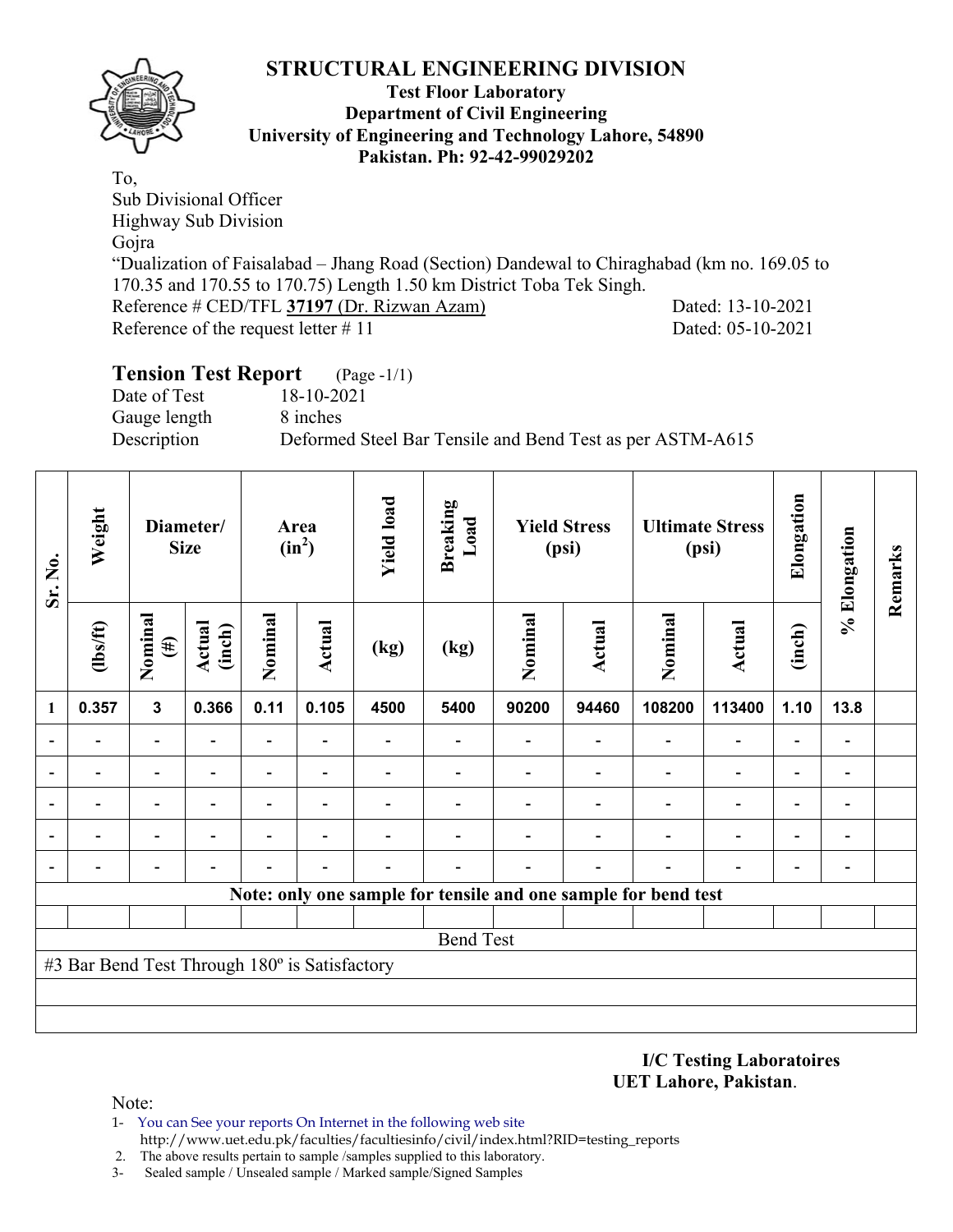

#### **Test Floor Laboratory Department of Civil Engineering University of Engineering and Technology Lahore, 54890 Pakistan. Ph: 92-42-99029202**

To, M/S Muhammad Sadiq Associates Lahore Cantt

Reference # CED/TFL **37201** (Dr. Rizwan Azam) Dated: 13-10-2021 Reference of the request letter # Nil Dated: 13-10-2021

### **Tension Test Report** (Page -1/1) Date of Test 18-10-2021<br>Gauge length 8 inches Gauge length Description Deformed Steel Bar Tensile and Bend Test as per ASTM-A615

| Sr. No.                  | Weight                                        | Diameter/<br><b>Size</b> |                  | Area<br>$(in^2)$         |                          | <b>Yield load</b> | <b>Breaking</b><br>Load                                        | <b>Yield Stress</b><br>(psi) |               | <b>Ultimate Stress</b><br>(psi) |               | Elongation | % Elongation | Remarks |
|--------------------------|-----------------------------------------------|--------------------------|------------------|--------------------------|--------------------------|-------------------|----------------------------------------------------------------|------------------------------|---------------|---------------------------------|---------------|------------|--------------|---------|
|                          | $\frac{2}{10}$                                | Nominal<br>$(\#)$        | Actual<br>(inch) | Nominal                  | Actual                   | (kg)              | (kg)                                                           | Nominal                      | <b>Actual</b> | Nominal                         | <b>Actual</b> | (inch)     |              |         |
| $\mathbf{1}$             | 0.363                                         | $\mathbf{3}$             | 0.369            | 0.11                     | 0.107                    | 3100              | 4700                                                           | 62200                        | 64010         | 94200                           | 97100         | 1.30       | 16.3         |         |
| $\blacksquare$           | $\blacksquare$                                | $\overline{\phantom{a}}$ |                  | $\overline{\phantom{0}}$ | $\overline{\phantom{a}}$ |                   | $\overline{\phantom{0}}$                                       |                              |               | $\blacksquare$                  |               |            | -            |         |
|                          |                                               |                          |                  |                          |                          |                   |                                                                |                              |               |                                 |               |            | -            |         |
|                          |                                               |                          |                  |                          |                          |                   |                                                                |                              |               |                                 |               |            | -            |         |
| $\overline{\phantom{0}}$ |                                               | -                        |                  |                          | $\overline{\phantom{a}}$ |                   |                                                                |                              |               |                                 |               | ۰          | -            |         |
| $\overline{\phantom{0}}$ |                                               |                          |                  |                          |                          |                   |                                                                |                              |               |                                 |               |            | -            |         |
|                          |                                               |                          |                  |                          |                          |                   | Note: only one sample for tensile and one sample for bend test |                              |               |                                 |               |            |              |         |
|                          |                                               |                          |                  |                          |                          |                   |                                                                |                              |               |                                 |               |            |              |         |
|                          | <b>Bend Test</b>                              |                          |                  |                          |                          |                   |                                                                |                              |               |                                 |               |            |              |         |
|                          | #3 Bar Bend Test Through 180° is Satisfactory |                          |                  |                          |                          |                   |                                                                |                              |               |                                 |               |            |              |         |
|                          |                                               |                          |                  |                          |                          |                   |                                                                |                              |               |                                 |               |            |              |         |
|                          |                                               |                          |                  |                          |                          |                   |                                                                |                              |               |                                 |               |            |              |         |

**I/C Testing Laboratoires UET Lahore, Pakistan**.

Note:

1- You can See your reports On Internet in the following web site http://www.uet.edu.pk/faculties/facultiesinfo/civil/index.html?RID=testing\_reports

2. The above results pertain to sample /samples supplied to this laboratory.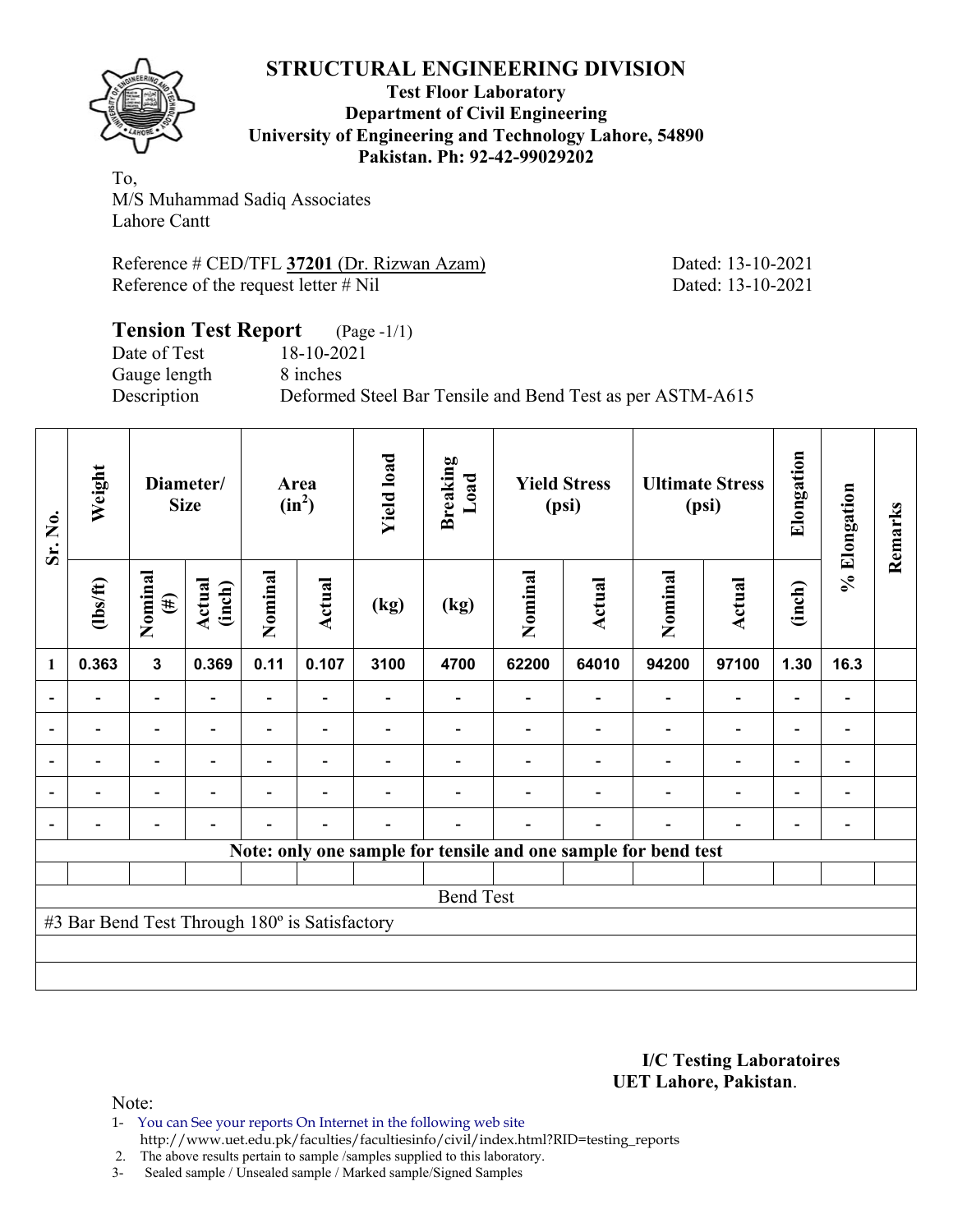

### **Test Floor Laboratory Department of Civil Engineering University of Engineering and Technology Lahore, 54890 Pakistan. Ph: 92-42-99029202**

To, Resident Engineer Fort Munro Cadet College Construction of Fort Munro Cadet College / Public School Complex, DG Khan (Phase-1, Package-1) Reference # CED/TFL **37204** (Dr. Rizwan Azam) Dated: 13-10-2021 Reference of the request letter # AHQ/74260/2/52/Trg/FMCC Dated: 05-10-2021

## **Tension Test Report** (Page -1/1)

Date of Test 18-10-2021 Gauge length 8 inches

Description Deformed Steel Bar Tensile and Bend Test as per ASTM-A615

| Sr. No.                  | Weight                                        | Diameter/<br><b>Size</b> |                  |                          | Area<br>$(in^2)$ |      | <b>Breaking</b><br>Load                                          | <b>Yield Stress</b><br>(psi) |               | <b>Ultimate Stress</b><br>(psi) |               | Elongation               | % Elongation             | Remarks           |
|--------------------------|-----------------------------------------------|--------------------------|------------------|--------------------------|------------------|------|------------------------------------------------------------------|------------------------------|---------------|---------------------------------|---------------|--------------------------|--------------------------|-------------------|
|                          | $\frac{2}{10}$                                | Nominal<br>$(\#)$        | Actual<br>(inch) | Nominal                  | Actual           | (kg) | (kg)                                                             | Nominal                      | <b>Actual</b> | Nominal                         | <b>Actual</b> | (inch)                   |                          |                   |
| $\mathbf{1}$             | 0.383                                         | $\mathbf{3}$             | 0.378            | 0.11                     | 0.112            | 3600 | 4800                                                             | 72200                        | 70560         | 96200                           | 94100         | 0.90                     | 11.3                     |                   |
| $\overline{2}$           | 0.382                                         | $\mathbf{3}$             | 0.378            | 0.11                     | 0.112            | 3600 | 4800                                                             | 72200                        | 70610         | 96200                           | 94200         | 1.10                     | 13.8                     | <b>Steel</b><br>E |
| $\blacksquare$           | $\overline{\phantom{0}}$                      | $\overline{\phantom{a}}$ |                  | $\overline{\phantom{0}}$ |                  |      |                                                                  |                              |               |                                 |               |                          | $\overline{\phantom{0}}$ |                   |
| $\overline{\phantom{0}}$ |                                               | $\overline{\phantom{0}}$ |                  |                          |                  |      |                                                                  |                              |               |                                 |               | $\overline{\phantom{0}}$ | -                        |                   |
|                          |                                               |                          |                  |                          |                  |      |                                                                  |                              |               |                                 |               |                          | $\overline{\phantom{0}}$ |                   |
| $\blacksquare$           |                                               |                          |                  |                          |                  |      |                                                                  |                              |               |                                 |               |                          | -                        |                   |
|                          |                                               |                          |                  |                          |                  |      | Note: only two samples for tensile and two samples for bend test |                              |               |                                 |               |                          |                          |                   |
|                          |                                               |                          |                  |                          |                  |      |                                                                  |                              |               |                                 |               |                          |                          |                   |
|                          | <b>Bend Test</b>                              |                          |                  |                          |                  |      |                                                                  |                              |               |                                 |               |                          |                          |                   |
|                          | #3 Bar Bend Test Through 180° is Satisfactory |                          |                  |                          |                  |      |                                                                  |                              |               |                                 |               |                          |                          |                   |
|                          | #3 Bar Bend Test Through 180° is Satisfactory |                          |                  |                          |                  |      |                                                                  |                              |               |                                 |               |                          |                          |                   |
|                          |                                               |                          |                  |                          |                  |      |                                                                  |                              |               |                                 |               |                          |                          |                   |

#### **I/C Testing Laboratoires UET Lahore, Pakistan**.

Note:

1- You can See your reports On Internet in the following web site http://www.uet.edu.pk/faculties/facultiesinfo/civil/index.html?RID=testing\_reports

2. The above results pertain to sample /samples supplied to this laboratory.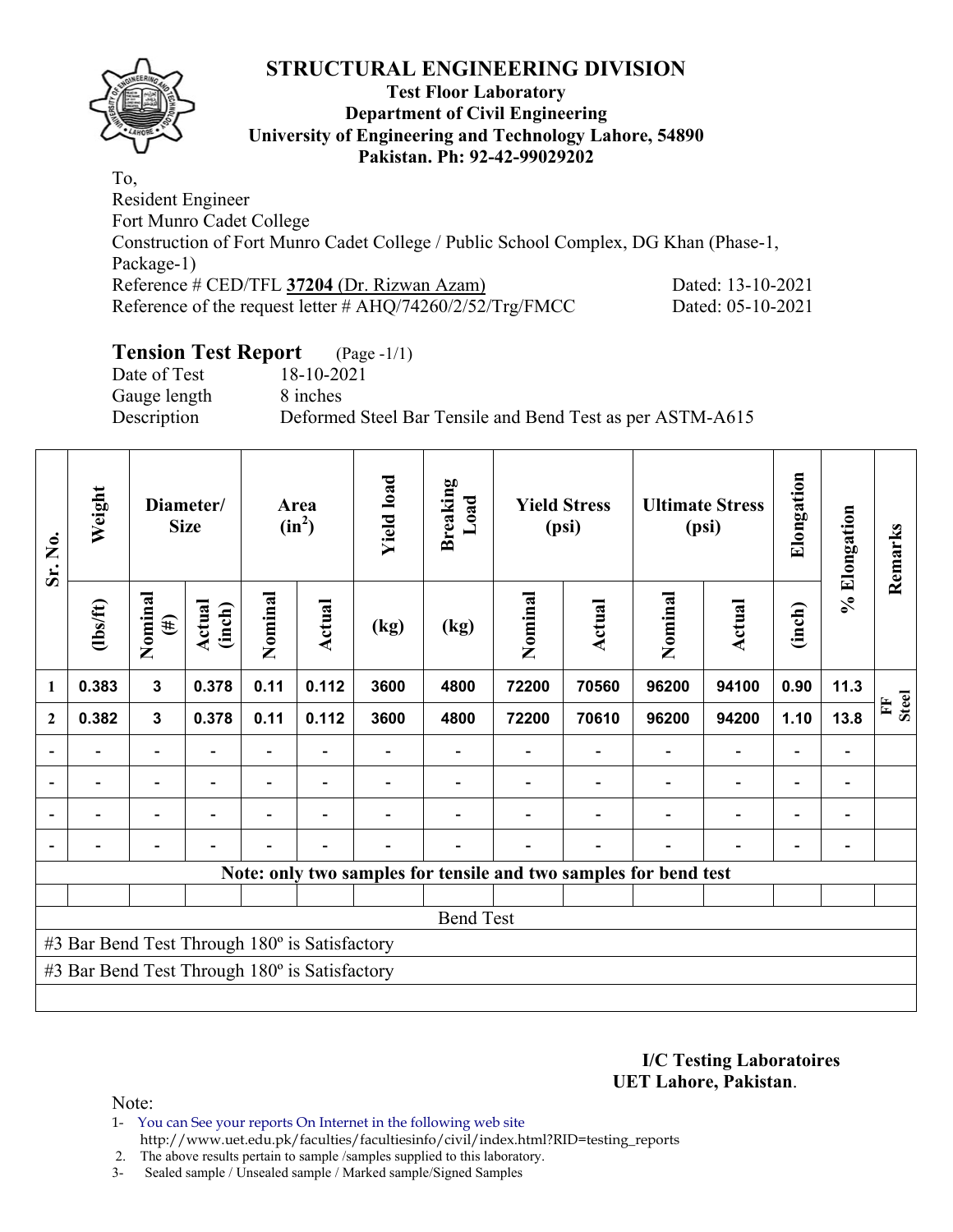

**Test Floor Laboratory Department of Civil Engineering University of Engineering and Technology Lahore, 54890 Pakistan. Ph: 92-42-99029202** 

To, M/S Gujranwala Engineering Works Lahore

Reference # CED/TFL **37218** (Dr. Rizwan Azam) Dated: 15-10-2021 Reference of the request letter # Nil Dated: 15-10-2021

# **Tension Test Report** (Page -1/1)

Date of Test 18-10-2021 Gauge length 8 inches

Description Hot Dip Galvanized M.S Wire Tensile Test

| Sr. No.        | Weight<br>Diameter/<br>size |                                            | Area<br>(mm <sup>2</sup> ) |                | <b>Yield load</b> | <b>Breaking Load</b>                   | <b>Yield Stress</b><br>(MPa) | <b>Ultimate Stress</b><br>(MPa) | Elongation     | % Elongation   | Remarks        |  |  |
|----------------|-----------------------------|--------------------------------------------|----------------------------|----------------|-------------------|----------------------------------------|------------------------------|---------------------------------|----------------|----------------|----------------|--|--|
|                | $(\text{kg/m})$             | Nominal<br>Actual<br>(mm)<br>$(\text{mm})$ |                            | Nominal        | Actual            | (kg)                                   |                              | Actual                          | <b>Actual</b>  | (inch)         |                |  |  |
| $\mathbf{1}$   | 0.045                       | 2.95                                       | 2.70                       | -------        | 5.7               | -------                                | 460                          | -------                         | 786            | 0.40           | 5.0            |  |  |
| $\blacksquare$ | ۰                           | $\blacksquare$                             | ۰                          | $\blacksquare$ | $\blacksquare$    | $\blacksquare$                         | $\blacksquare$               | ۰                               | $\blacksquare$ | ٠.             | $\blacksquare$ |  |  |
| $\blacksquare$ |                             | $\blacksquare$                             | $\blacksquare$             |                |                   | ۰                                      |                              |                                 |                | $\blacksquare$ | ۰              |  |  |
| ۰              |                             | ۰.                                         | $\blacksquare$             | $\blacksquare$ |                   | ۰                                      |                              |                                 |                | ۰              | $\blacksquare$ |  |  |
| $\blacksquare$ |                             | $\blacksquare$                             | $\blacksquare$             |                |                   |                                        |                              |                                 |                | Ξ.             | ۰              |  |  |
|                |                             | $\blacksquare$                             | $\blacksquare$             |                |                   |                                        |                              |                                 |                | ۰              | $\blacksquare$ |  |  |
|                |                             |                                            |                            |                |                   | Note: only one sample for tensile test |                              |                                 |                |                |                |  |  |
|                |                             |                                            |                            |                |                   |                                        |                              |                                 |                |                |                |  |  |
|                |                             |                                            |                            |                |                   | <b>Bend Test</b>                       |                              |                                 |                |                |                |  |  |
|                |                             |                                            |                            |                |                   |                                        |                              |                                 |                |                |                |  |  |
|                |                             |                                            |                            |                |                   |                                        |                              |                                 |                |                |                |  |  |
|                |                             |                                            |                            |                |                   |                                        |                              |                                 |                |                |                |  |  |

**I/C Testing Laboratoires UET Lahore, Pakistan**.

Note:

1- You can See your reports On Internet in the following web site http://www.uet.edu.pk/faculties/facultiesinfo/civil/index.html?RID=testing\_reports

2. The above results pertain to sample /samples supplied to this laboratory.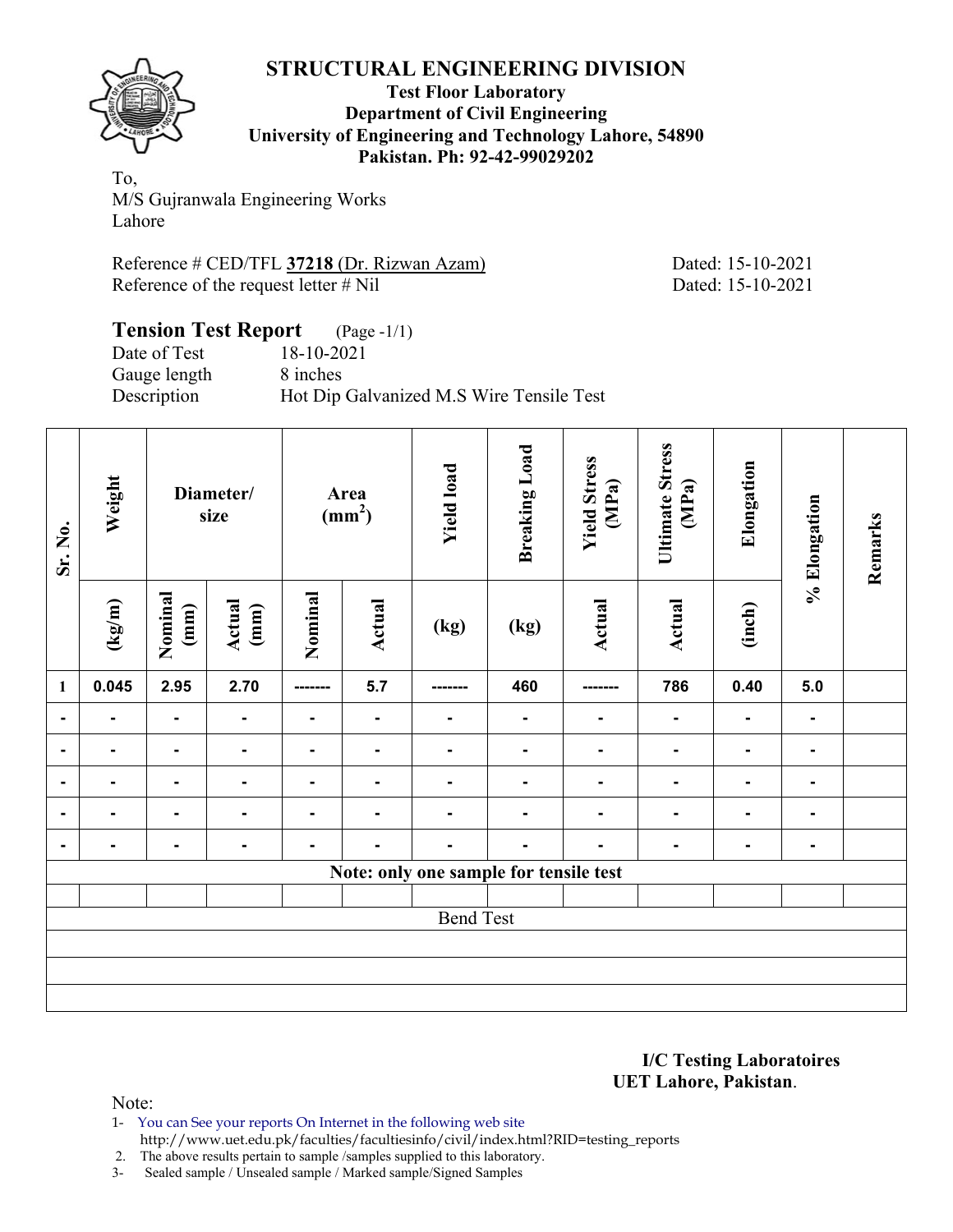

#### **Test Floor Laboratory Department of Civil Engineering University of Engineering and Technology Lahore, 54890 Pakistan. Ph: 92-42-99029202**

To, Deputy Director (QCD) WASA, LDA, Lahore

"Construction of Lift Station at Tallat Park, Shaheenabad and Adjoining Abadies, Alongwith Sewerage System and PCC in Streets Lahore"(M/s Pacon International)

Reference # CED/TFL **37220** (Dr. Rizwan Azam) Dated: 15-10-2021 Reference of the request letter # QCD1438-39 Dated: 14-10-2021

### **Tension Test Report** (Page -1/1) Date of Test 18-10-2021 Gauge length 8 inches Description Deformed Steel Bar Tensile and Bend Test as per ASTM-A615

| Sr. No.                  | Weight<br>Diameter/<br><b>Size</b>            |                          | Area<br>$(in^2)$        |                          | <b>Yield load</b>        | <b>Breaking</b><br>Load | <b>Yield Stress</b><br>(psi)                                    |         | <b>Ultimate Stress</b><br>(psi) |         | Elongation               | % Elongation             | Remarks                  |  |
|--------------------------|-----------------------------------------------|--------------------------|-------------------------|--------------------------|--------------------------|-------------------------|-----------------------------------------------------------------|---------|---------------------------------|---------|--------------------------|--------------------------|--------------------------|--|
|                          | (1bs/ft)                                      | Nominal<br>$(\#)$        | <b>Actual</b><br>(inch) | Nominal                  | Actual                   | (kg)                    | (kg)                                                            | Nominal | <b>Actual</b>                   | Nominal | Actual                   | (inch)                   |                          |  |
| 1                        | 0.371                                         | $\mathbf{3}$             | 0.373                   | 0.11                     | 0.109                    | 3500                    | 5400                                                            | 70200   | 70780                           | 108200  | 109200                   | 1.10                     | 13.8                     |  |
| $\mathbf{2}$             | 0.366                                         | $\mathbf{3}$             | 0.370                   | 0.11                     | 0.107                    | 3400                    | 5400                                                            | 68200   | 69740                           | 108200  | 110800                   | 1.10                     | 13.8                     |  |
| $\overline{\phantom{a}}$ |                                               |                          |                         | $\blacksquare$           |                          |                         |                                                                 |         |                                 |         | $\overline{\phantom{0}}$ | $\overline{a}$           |                          |  |
| ۰                        |                                               |                          |                         | $\overline{\phantom{0}}$ |                          |                         |                                                                 |         |                                 |         | $\overline{\phantom{0}}$ | $\overline{a}$           |                          |  |
|                          |                                               | $\overline{\phantom{0}}$ | $\blacksquare$          | $\overline{\phantom{0}}$ | $\overline{\phantom{a}}$ |                         |                                                                 |         |                                 |         | $\overline{\phantom{0}}$ | $\overline{\phantom{0}}$ | $\overline{\phantom{0}}$ |  |
|                          |                                               |                          |                         |                          |                          |                         |                                                                 |         |                                 |         |                          | $\overline{\phantom{0}}$ |                          |  |
|                          |                                               |                          |                         |                          |                          |                         | Note: only two samples for tensile and one sample for bend test |         |                                 |         |                          |                          |                          |  |
|                          |                                               |                          |                         |                          |                          |                         |                                                                 |         |                                 |         |                          |                          |                          |  |
|                          |                                               |                          |                         |                          |                          |                         | <b>Bend Test</b>                                                |         |                                 |         |                          |                          |                          |  |
|                          | #3 Bar Bend Test Through 180° is Satisfactory |                          |                         |                          |                          |                         |                                                                 |         |                                 |         |                          |                          |                          |  |
|                          |                                               |                          |                         |                          |                          |                         |                                                                 |         |                                 |         |                          |                          |                          |  |
|                          |                                               |                          |                         |                          |                          |                         |                                                                 |         |                                 |         |                          |                          |                          |  |

**I/C Testing Laboratoires UET Lahore, Pakistan**.

- 1- You can See your reports On Internet in the following web site http://www.uet.edu.pk/faculties/facultiesinfo/civil/index.html?RID=testing\_reports
- 2. The above results pertain to sample /samples supplied to this laboratory.
- 3- Sealed sample / Unsealed sample / Marked sample/Signed Samples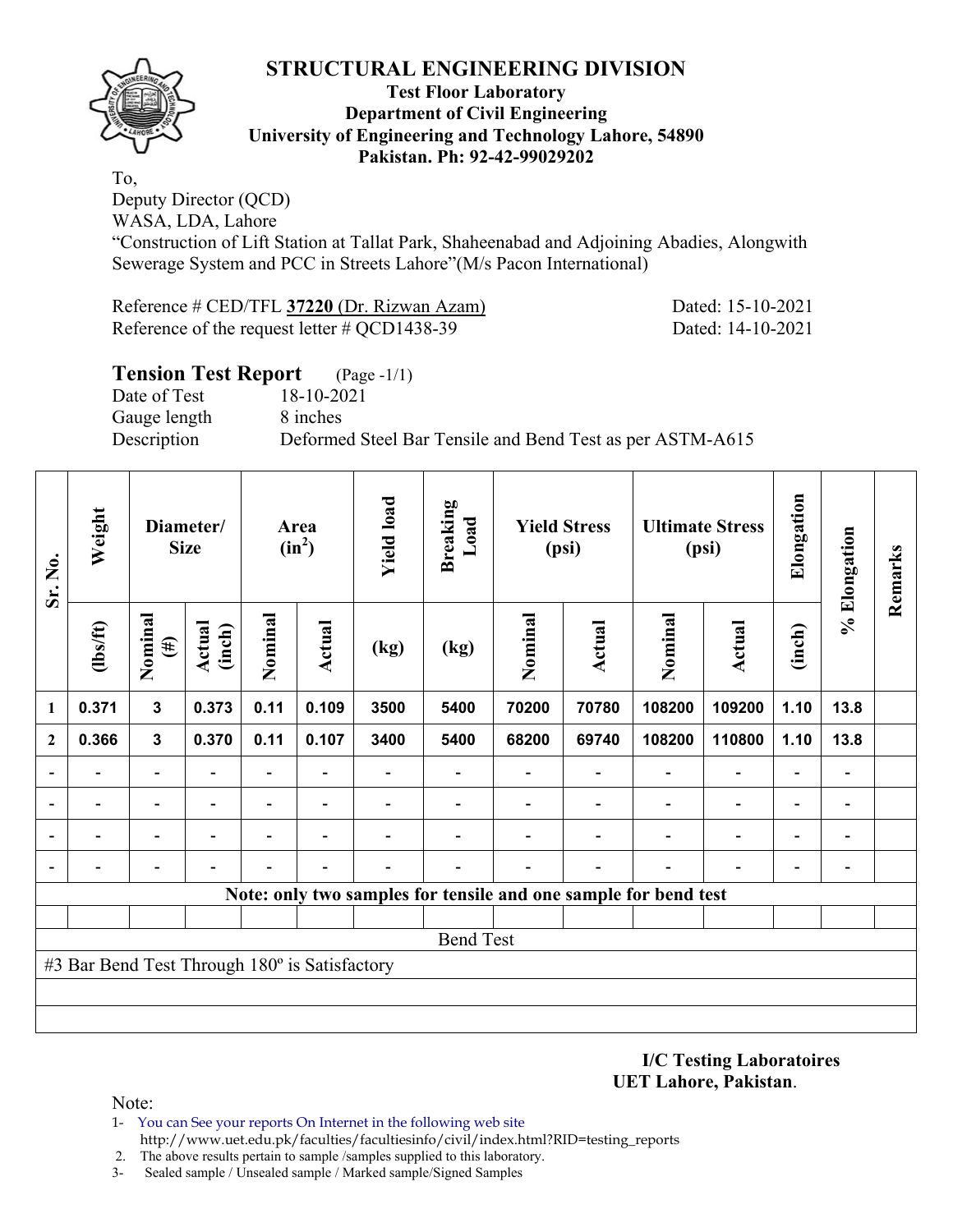

### **Test Floor Laboratory Department of Civil Engineering University of Engineering and Technology Lahore, 54890 Pakistan. Ph: 92-42-99029202**

To, GM Project Ittefaq Building Solutions Pvt. Ltd. Fouji Fresh n Freeze at Sahiwal

Reference # CED/TFL 37221 (Dr. Rizwan Azam) Dated: 15-10-2021 Reference of the request letter # IBS/CED/FF-03 Dated: 15-10-2021

### **Tension Test Report** (Page -1/1)

Date of Test 18-10-2021 Gauge length 8 inches

Description Deformed Steel Bar Tensile and Bend Test as per ASTM-A615

| Sr. No.        | Weight                                        | Diameter/<br><b>Size</b> |                          |         | Area<br>$(in^2)$         |      | <b>Breaking</b><br>Load |         | <b>Yield Stress</b><br>(psi)                                    |                          | <b>Ultimate Stress</b><br>(psi) | Elongation               | % Elongation                 | Remarks |
|----------------|-----------------------------------------------|--------------------------|--------------------------|---------|--------------------------|------|-------------------------|---------|-----------------------------------------------------------------|--------------------------|---------------------------------|--------------------------|------------------------------|---------|
|                | $\frac{2}{10}$                                | Nominal<br>$(\#)$        | Actual<br>(inch)         | Nominal | Actual                   | (kg) | (kg)                    | Nominal | Actual                                                          | Nominal                  | Actual                          | (inch)                   |                              |         |
| 1              | 0.379                                         | $\mathbf{3}$             | 0.376                    | 0.11    | 0.111                    | 3600 | 4800                    | 72200   | 71310                                                           | 96200                    | 95100                           | 1.00                     | 12.5                         |         |
| $\mathbf{2}$   | 0.371                                         | $\mathbf 3$              | 0.372                    | 0.11    | 0.109                    | 3500 | 4800                    | 70200   | 70820                                                           | 96200                    | 97200                           | 1.20                     | 15.0                         |         |
|                |                                               | $\overline{\phantom{0}}$ |                          |         |                          |      |                         |         |                                                                 |                          | $\overline{\phantom{0}}$        | $\overline{\phantom{0}}$ |                              |         |
| $\blacksquare$ | $\overline{\phantom{0}}$                      | $\blacksquare$           | $\overline{\phantom{0}}$ |         | $\blacksquare$           |      |                         |         |                                                                 | $\overline{\phantom{a}}$ | $\overline{\phantom{a}}$        | $\overline{\phantom{a}}$ | $\blacksquare$               |         |
| $\blacksquare$ |                                               | $\overline{\phantom{0}}$ | $\overline{\phantom{0}}$ |         | $\blacksquare$           |      |                         |         |                                                                 | ۰                        | $\overline{a}$                  | $\overline{\phantom{0}}$ | $\blacksquare$               |         |
|                | -                                             | $\overline{\phantom{0}}$ |                          |         | $\overline{\phantom{a}}$ | -    |                         |         | $\overline{\phantom{0}}$                                        | $\blacksquare$           | $\blacksquare$                  | $\overline{\phantom{a}}$ | $\qquad \qquad \blacksquare$ |         |
|                |                                               |                          |                          |         |                          |      |                         |         | Note: only two samples for tensile and one sample for bend test |                          |                                 |                          |                              |         |
|                |                                               |                          |                          |         |                          |      |                         |         |                                                                 |                          |                                 |                          |                              |         |
|                |                                               |                          |                          |         |                          |      | <b>Bend Test</b>        |         |                                                                 |                          |                                 |                          |                              |         |
|                | #3 Bar Bend Test Through 180° is Satisfactory |                          |                          |         |                          |      |                         |         |                                                                 |                          |                                 |                          |                              |         |
|                |                                               |                          |                          |         |                          |      |                         |         |                                                                 |                          |                                 |                          |                              |         |
|                |                                               |                          |                          |         |                          |      |                         |         |                                                                 |                          |                                 |                          |                              |         |

**I/C Testing Laboratoires UET Lahore, Pakistan**.

Note:

1- You can See your reports On Internet in the following web site http://www.uet.edu.pk/faculties/facultiesinfo/civil/index.html?RID=testing\_reports

2. The above results pertain to sample /samples supplied to this laboratory.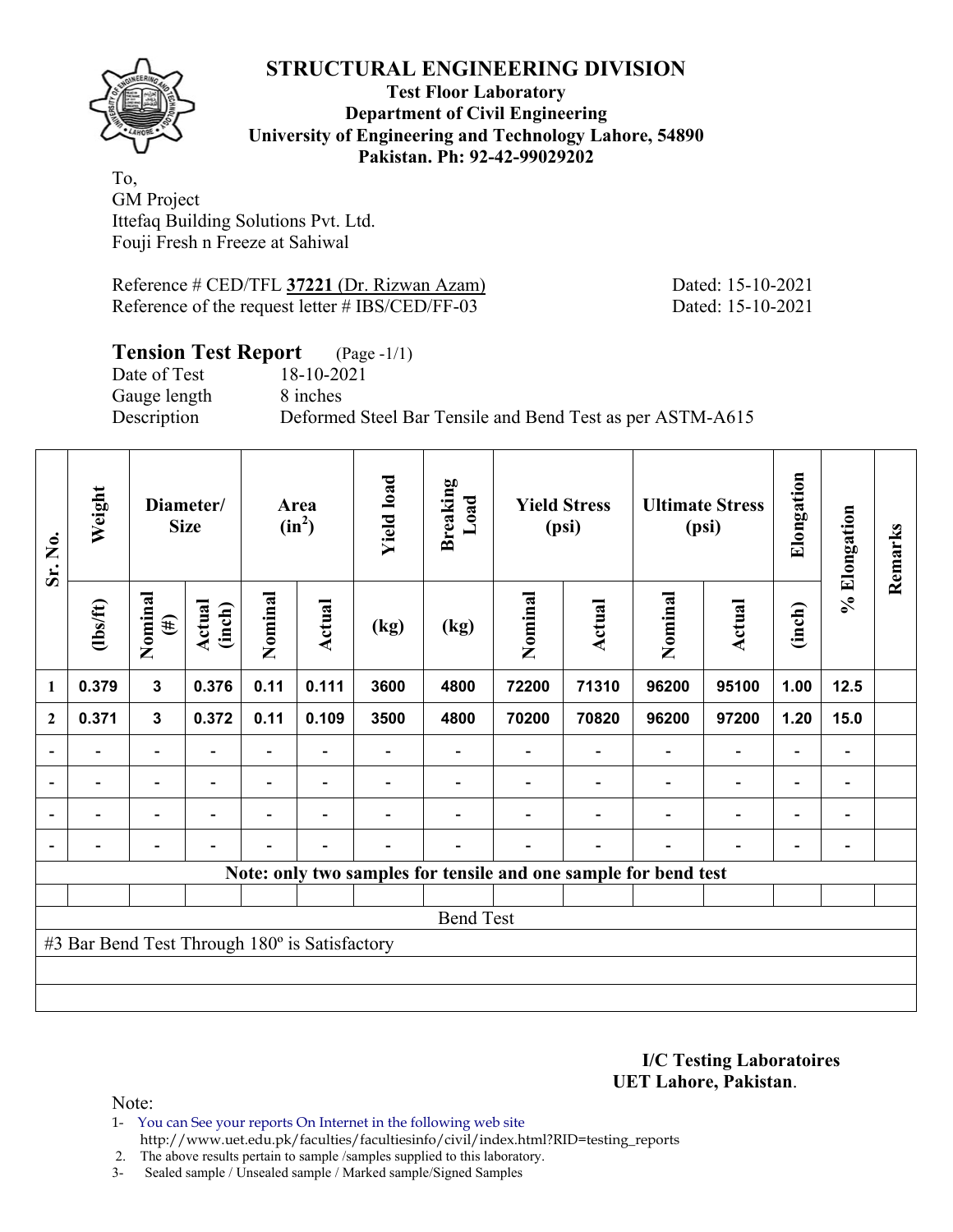

#### **Test Floor Laboratory Department of Civil Engineering University of Engineering and Technology Lahore, 54890 Pakistan. Ph: 92-42-99029202**

To, Resident Engineer

AZ Engineering Associates

Construction of Multi Purpose Complex (MPC), Building (Phase-I) at Quaid-E-Azam Business Park (QABP) on M-2 Motorway, Sheikhupura

| Reference # CED/TFL 37223 (Dr. Rizwan Azam)          | Dated: 18-10-2021 |
|------------------------------------------------------|-------------------|
| Reference of the request letter $\# RE/AZEA/MPC-114$ | Dated: 16-10-2021 |

### **Tension Test Report** (Page -1/1)

Date of Test 18-10-2021 Gauge length 8 inches

Description Deformed Steel Bar Tensile and Bend Test as per ASTM-A615

| Sr. No.      | Weight                                        | Diameter/<br><b>Size</b> |                  | Area<br>$(in^2)$         |                          | <b>Yield load</b> | <b>Breaking</b><br>Load  |         | <b>Yield Stress</b><br>(psi) |                                                                 | <b>Ultimate Stress</b><br>(psi) | Elongation               | % Elongation                 | Remarks                |
|--------------|-----------------------------------------------|--------------------------|------------------|--------------------------|--------------------------|-------------------|--------------------------|---------|------------------------------|-----------------------------------------------------------------|---------------------------------|--------------------------|------------------------------|------------------------|
|              | $\frac{2}{10}$                                | Nominal<br>$(\#)$        | Actual<br>(inch) | Nominal                  | Actual                   | (kg)              | (kg)                     | Nominal | <b>Actual</b>                | Nominal                                                         | <b>Actual</b>                   | (inch)                   |                              |                        |
| 1            | 0.408                                         | $\mathbf{3}$             | 0.391            | 0.11                     | 0.120                    | 4500              | 5400                     | 90200   | 82620                        | 108200                                                          | 99200                           | 1.10                     | 13.8                         |                        |
| $\mathbf{2}$ | 0.408                                         | $\mathbf{3}$             | 0.391            | 0.11                     | 0.120                    | 4600              | 5400                     | 92200   | 84620                        | 108200                                                          | 99400                           | 1.20                     | 15.0                         | Faizan<br><b>Steel</b> |
|              |                                               | $\overline{\phantom{0}}$ |                  | $\overline{\phantom{0}}$ | $\overline{\phantom{a}}$ |                   | $\overline{\phantom{0}}$ |         |                              |                                                                 | $\blacksquare$                  | $\overline{\phantom{0}}$ | $\qquad \qquad \blacksquare$ |                        |
|              |                                               | -                        |                  | -                        | $\overline{\phantom{a}}$ |                   |                          |         |                              |                                                                 | $\qquad \qquad \blacksquare$    | $\overline{\phantom{0}}$ | $\qquad \qquad$              |                        |
|              |                                               | $\overline{\phantom{0}}$ |                  | -                        |                          |                   |                          |         |                              |                                                                 |                                 | $\overline{\phantom{0}}$ | $\overline{\phantom{a}}$     |                        |
|              |                                               |                          |                  |                          |                          |                   |                          |         |                              |                                                                 |                                 |                          | $\overline{a}$               |                        |
|              |                                               |                          |                  |                          |                          |                   |                          |         |                              | Note: only two samples for tensile and one sample for bend test |                                 |                          |                              |                        |
|              |                                               |                          |                  |                          |                          |                   |                          |         |                              |                                                                 |                                 |                          |                              |                        |
|              |                                               |                          |                  |                          |                          |                   | <b>Bend Test</b>         |         |                              |                                                                 |                                 |                          |                              |                        |
|              | #3 Bar Bend Test Through 180° is Satisfactory |                          |                  |                          |                          |                   |                          |         |                              |                                                                 |                                 |                          |                              |                        |
|              |                                               |                          |                  |                          |                          |                   |                          |         |                              |                                                                 |                                 |                          |                              |                        |
|              |                                               |                          |                  |                          |                          |                   |                          |         |                              |                                                                 |                                 |                          |                              |                        |

**I/C Testing Laboratoires UET Lahore, Pakistan**.

- 1- You can See your reports On Internet in the following web site http://www.uet.edu.pk/faculties/facultiesinfo/civil/index.html?RID=testing\_reports
- 2. The above results pertain to sample /samples supplied to this laboratory.
- 3- Sealed sample / Unsealed sample / Marked sample/Signed Samples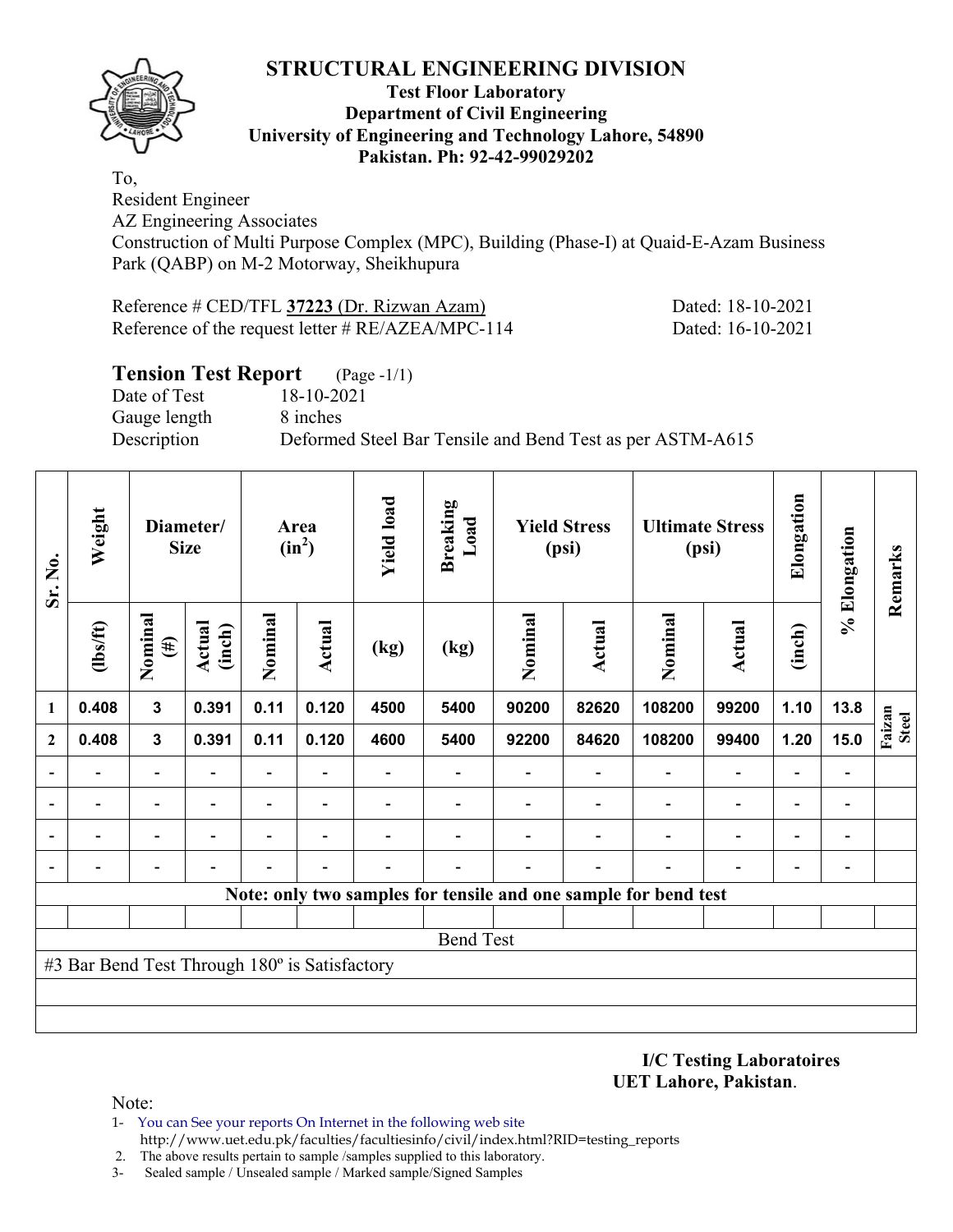

#### **Test Floor Laboratory Department of Civil Engineering University of Engineering and Technology Lahore, 54890 Pakistan. Ph: 92-42-99029202**

To, Resident Engineer JERs Engineering Consultant Construction of Metalled Road from Taunsa to Musa Khail Length 35.40 km Strech to be Constructed and Linked with Zhob (Package No. 2 & 3)

Reference # CED/TFL **37224** (Dr. Rizwan Azam) Dated: 18-10-2021 Reference of the request letter # 688 Dated: 14-10-2021

### **Tension Test Report** (Page -1/3) Date of Test 18-10-2021 Gauge length 640 mm Description Steel Strand Tensile Test as per ASTM A-416-94a

| Sr. No.        | <b>Nominal</b><br><b>Diameter</b> | <b>Nominal</b><br>Weight | <b>Measured</b><br>weight | <b>Yield strength</b><br>clause $(6.3)$ |                          | strength<br>clause $(6.2)$ | <b>Breaking</b> | Modulus of<br>Elasticity<br>Young's<br>$\mathbf{f}$ . | % Elongation | Remarks / Coil No. |
|----------------|-----------------------------------|--------------------------|---------------------------|-----------------------------------------|--------------------------|----------------------------|-----------------|-------------------------------------------------------|--------------|--------------------|
|                | (mm)                              | (kg/km)                  | (kg/km)                   | (kg)                                    | (kN)                     | (kg)                       | (kN)            | GPa                                                   |              |                    |
| $\mathbf{1}$   | 12.70<br>(1/2")                   | 775.0                    | 781.0                     | 17800                                   | 174.62                   | 19600                      | 192.28          | 198                                                   | >3.50        | XX                 |
| $\overline{2}$ | 12.70<br>(1/2")                   | 775.0                    | 781.0                     | 17300                                   | 169.71                   | 19700                      | 193.26          | 199                                                   | >3.50        | XX                 |
|                | $\overline{\phantom{a}}$          | $\overline{\phantom{a}}$ | $\overline{a}$            | $\blacksquare$                          | $\overline{\phantom{0}}$ |                            |                 | $\overline{\phantom{0}}$                              |              |                    |
|                | $\blacksquare$                    | $\blacksquare$           |                           |                                         |                          |                            |                 |                                                       |              |                    |
|                | $\overline{\phantom{a}}$          | $\overline{\phantom{a}}$ |                           |                                         |                          |                            |                 |                                                       |              |                    |
|                |                                   |                          |                           |                                         |                          |                            |                 |                                                       |              |                    |
|                |                                   |                          |                           | <b>Only two samples for Test</b>        |                          |                            |                 |                                                       |              |                    |

Note:

1. Modulus of Elasticity is based on nominal steel area of the steel strand vide clause 13.3 of ASTM – A416a

2. Load versus percentage strain graphs are attached

**I/C Testing Laboratoires UET Lahore, Pakistan**.

Note:

1- You can See your reports On Internet in the following web site http://www.uet.edu.pk/faculties/facultiesinfo/civil/index.html?RID=testing\_reports

2. The above results pertain to sample /samples supplied to this laboratory.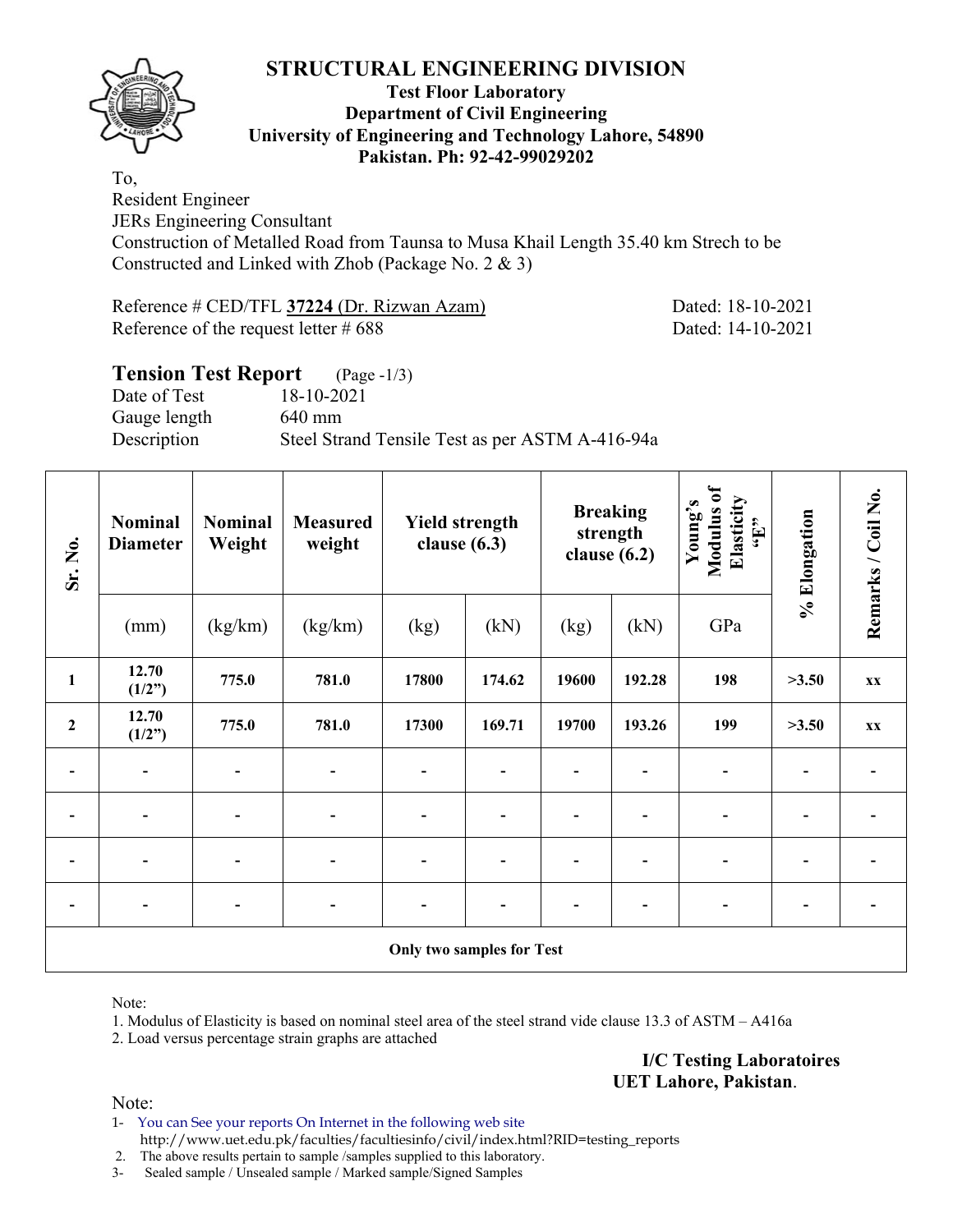

#### **Test Floor Laboratory Department of Civil Engineering University of Engineering and Technology Lahore, 54890 Pakistan. Ph: 92-42-99029202**

To, Resident Engineer JERs Engineering Consultant Construction of Metalled Road from Taunsa to Musa Khail Length 35.40 km Strech to be Constructed and Linked with Zhob (Package No. 2 & 3)

Reference # CED/TFL **37224** (Dr. Rizwan Azam) Dated: 18-10-2021 Reference of the request letter # 688 Dated: 14-10-2021

**Graph**  $(Page - 2/3)$ 



**I/C Testing Laboratoires UET Lahore, Pakistan**.

- 1- You can See your reports On Internet in the following web site http://www.uet.edu.pk/faculties/facultiesinfo/civil/index.html?RID=testing\_reports
- 2. The above results pertain to sample /samples supplied to this laboratory.
- 3- Sealed sample / Unsealed sample / Marked sample/Signed Samples